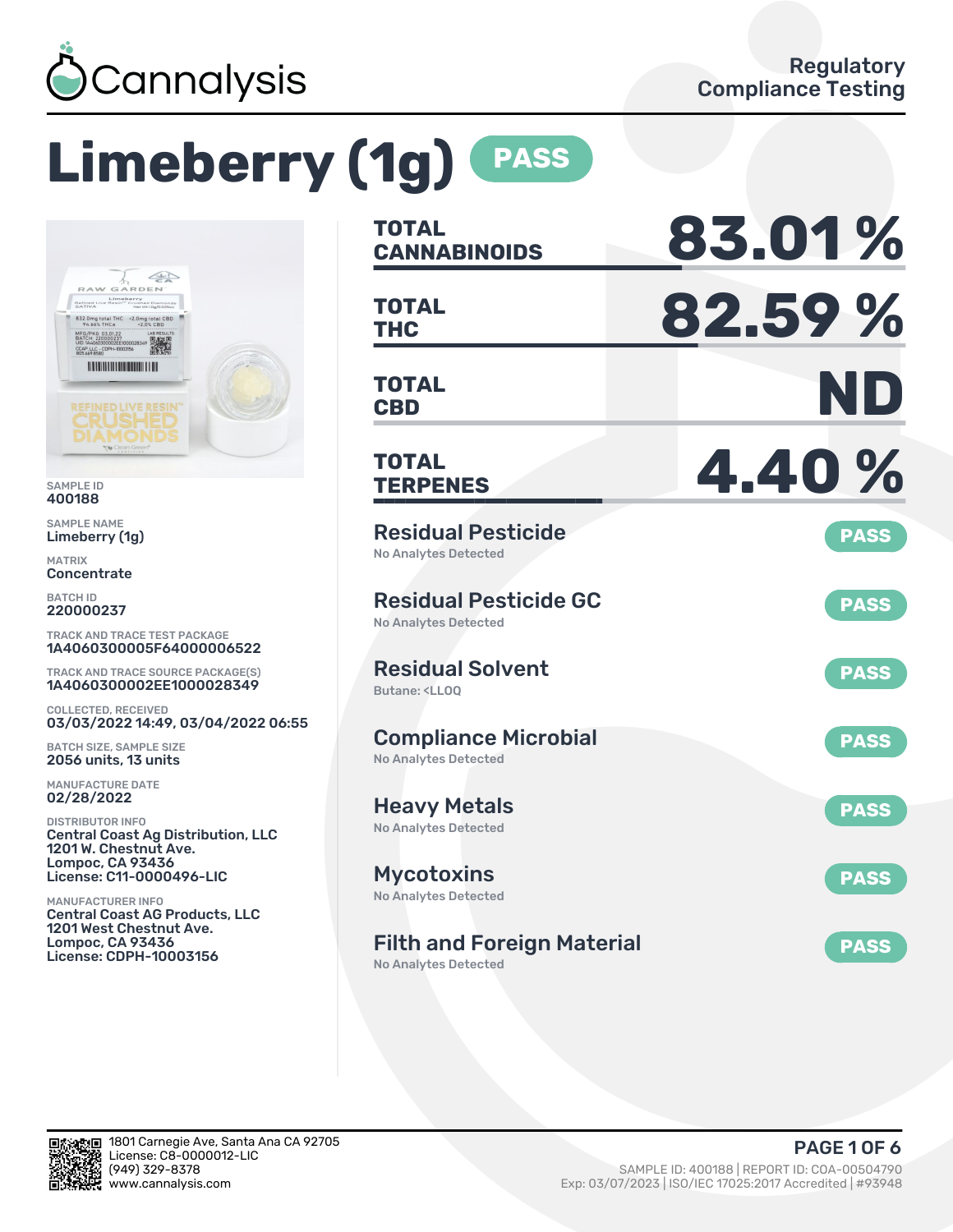

## CANNABINOID ANALYSIS

- Total THC,CBD value(s) have been decarboxylated.
- Total Cannabinoid value(s) have been decarboxylated.  $\mathbf{\Theta}$

| TOTAL THC:          | 825.9 mg/g (82.59 %), 825.9 mg per package |
|---------------------|--------------------------------------------|
| TOTAL CBD:          | ND.                                        |
| TOTAL CANNABINOIDS: | 830.1 mg/g (83.01%)                        |

UNIT OF MEASUREMENT: Milligrams per Gram(mg/g)

| <b>ANALYTE</b>         | <b>RESULT</b>         | LOD    | <b>LLOO</b> | <b>ANALYTE</b>   | <b>RESULT</b> | LOD    | LL <sub>00</sub> |
|------------------------|-----------------------|--------|-------------|------------------|---------------|--------|------------------|
| <b>THCa</b>            | 939.6 mg/g (93.96 %)  | 0.5000 | 1.0000      | CBDa             | ND            | 0.5000 | 1.0000           |
| D9THC                  | 1.900 mg/g (0.1900 %) | 0.5000 | 1.0000      | CBD              | <b>ND</b>     | 0.5000 | 1.0000           |
| D8THC                  | ND                    | 0.5000 | 1.0000      | CBD <sub>v</sub> | $<$ 1 mg/g    | 0.5000 | 1.0000           |
| <b>CBN</b>             | <b>ND</b>             | 0.5000 | 1.0000      | CBCa             | ND            | 0.5000 | 1.0000           |
| THCva                  | 4.154 mg/g (0.4154 %) | 0.5000 | 1.0000      | CBC              | <b>ND</b>     | 0.5000 | 1.0000           |
| <b>THC<sub>v</sub></b> | <b>ND</b>             | 0.5000 | 1.0000      | CBGa             | <b>ND</b>     | 0.5000 | 1.0000           |
| ExoTHC                 | $<$ 1 mg/g            | 0.5000 | 1.0000      | <b>CBG</b>       | <b>ND</b>     | 0.5000 | 1.0000           |
| <b>CBL</b>             | <b>ND</b>             | 0.5000 | 1.0000      |                  |               |        |                  |
|                        |                       |        |             |                  |               |        |                  |

#### ADDITIONAL INFORMATION

| Method:              | SOP-TECH-001 | Sample Prepped: 03/04/2022 11:14  | Sample Approved: 03/07/2022 16:19  |  |
|----------------------|--------------|-----------------------------------|------------------------------------|--|
| Instrument: UPLC-DAD |              | Sample Analyzed: 03/04/2022 12:37 | Prep-Analytical Batch: 35804-29591 |  |

# TERPENE ANALYSIS

|  | TOTAL TERPENES: |
|--|-----------------|
|--|-----------------|

44.09 mg/g (4.409 %)

Milligrams per Gram(mg/g)

| <b>ANALYTE</b>  | <b>RESULT</b>            | LOD    | <b>LLOQ</b> |  | <b>ANALYTE</b>          | <b>RESULT</b>                                      | LOD    | <b>LLOQ</b> |
|-----------------|--------------------------|--------|-------------|--|-------------------------|----------------------------------------------------|--------|-------------|
| 3-Carene        | <b>ND</b>                | 1.000  | 2.500       |  | Alpha bisabolol         | <ll0q< td=""><td>0.1000</td><td>0.500</td></ll0q<> | 0.1000 | 0.500       |
| Alpha cedrene   | <b>ND</b>                | 1.000  | 2.500       |  | Alpha humulene          | 2.449 mg/g (0.2449 %)                              | 0.5000 | 1.000       |
| Alpha pinene    | 2.718 mg/g (0.2718 %)    | 0.1000 | 1.000       |  | Alpha terpinene         | <b>ND</b>                                          | 0.5000 | 1.000       |
| Alpha terpineol | 1.768 mg/g (0.1768 %)    | 0.3260 | 0.6520      |  | Beta caryophyllene      | 7.730 mg/g (0.7730 %)                              | 0.5000 | 1.000       |
| Beta myrcene    | 6.415 mg/g $(0.6415\%)$  | 0.5000 | 1.000       |  | Beta pinene             | 1.523 mg/g $(0.1523\%)$                            | 0.6070 | 1.214       |
| Borneol         | <b>ND</b>                | 1.000  | 2.500       |  | Camphene                | <ll0q< td=""><td>0.5000</td><td>1.000</td></ll0q<> | 0.5000 | 1.000       |
| Camphor         | <b>ND</b>                | 0.1000 | 0.5000      |  | Caryophyllene oxide ND  |                                                    | 0.5000 | 2.500       |
| Cedrol          | <b>ND</b>                | 0.5000 | 1.000       |  | Cis geraniol            | <b>ND</b>                                          | 1.000  | 2.500       |
| Cis nerolidol   | <b>ND</b>                | 2.500  | 5.000       |  | Eucalyptol              | <b>ND</b>                                          | 0.1000 | 0.500       |
| Fenchol         | 2.893 mg/g $(0.2893\%)$  | 0.5000 | 1.000       |  | Fenchone                | <ll0q< td=""><td>0.1000</td><td>0.500</td></ll0q<> | 0.1000 | 0.500       |
| Gamma terpinene | ND                       | 0.1000 | 0.5000      |  | Gamma terpineol         | <b>ND</b>                                          | 0.2090 | 0.523       |
| Geranyl acetate | ND.                      | 0.1000 | 0.5000      |  | Isoborneol              | <b>ND</b>                                          | 0.5000 | 1.000       |
| Isopulegol      | <b>ND</b>                | 2.500  | 5.000       |  | Limonene                | 14.34 mg/g (1.434 %)                               | 0.5000 | 2.500       |
| Linalool        | 1.526 mg/g (0.1526 %)    | 0.5000 | 1.000       |  | Menthol                 | <b>ND</b>                                          | 1.000  | 2.500       |
| Ocimene 1       | <b>ND</b>                | 0.1550 | 0.3100      |  | Ocimene 2               | 1.899 mg/g (0.1899 %)                              | 0.3450 | 1.725       |
| P-cymene        | ND                       | 0.5230 | 1.045       |  | P-mentha-1,5-diene ND   |                                                    | 0.5000 | 1.000       |
| Pulegone        | <b>ND</b>                | 0.1000 | 0.5000      |  | Sabinene                | <b>ND</b>                                          | 0.5000 | 1.000       |
| Terpinolene     | 0.8257 mg/g $(0.0826\%)$ | 0.1000 | 0.5000      |  | Trans beta farnesene ND |                                                    | 2.500  | 5.000       |
| Trans geraniol  | <b>ND</b>                | 0.5000 | 2.500       |  | Trans nerolidol         | <b>ND</b>                                          | 0.5000 | 2.500       |
| Valencene       | <b>ND</b>                | 0.5000 | 1.000       |  |                         |                                                    |        |             |

| ANALYTE         | <b>RESULT</b>            | LOD    | <b>LLOQ</b> | <b>ANALYTE</b>          | <b>RESULT</b>                                       | <b>LOD</b> | <b>LLOQ</b> |
|-----------------|--------------------------|--------|-------------|-------------------------|-----------------------------------------------------|------------|-------------|
| 3-Carene        | <b>ND</b>                | 1.000  | 2.500       | Alpha bisabolol         | <lloq< td=""><td>0.1000</td><td>0.5000</td></lloq<> | 0.1000     | 0.5000      |
| Alpha cedrene   | ND.                      | 1.000  | 2.500       | Alpha humulene          | 2.449 mg/g $(0.2449\%)$                             | 0.5000     | 1.000       |
| Alpha pinene    | 2.718 mg/g (0.2718 %)    | 0.1000 | 1.000       | Alpha terpinene         | <b>ND</b>                                           | 0.5000     | 1.000       |
| Alpha terpineol | 1.768 mg/g $(0.1768\%)$  | 0.3260 | 0.6520      | Beta caryophyllene      | 7.730 mg/g (0.7730 %)                               | 0.5000     | 1.000       |
| Beta myrcene    | 6.415 mg/g $(0.6415%)$   | 0.5000 | 1.000       | Beta pinene             | 1.523 mg/g $(0.1523\%)$                             | 0.6070     | 1.214       |
| Borneol         | <b>ND</b>                | 1.000  | 2.500       | Camphene                | <lloq< td=""><td>0.5000</td><td>1.000</td></lloq<>  | 0.5000     | 1.000       |
| Camphor         | <b>ND</b>                | 0.1000 | 0.5000      | Caryophyllene oxide     | <b>ND</b>                                           | 0.5000     | 2.500       |
| Cedrol          | <b>ND</b>                | 0.5000 | 1.000       | Cis geraniol            | <b>ND</b>                                           | 1.000      | 2.500       |
| Cis nerolidol   | <b>ND</b>                | 2.500  | 5.000       | Eucalyptol              | ND.                                                 | 0.1000     | 0.5000      |
| Fenchol         | 2.893 mg/g (0.2893 %)    | 0.5000 | 1.000       | Fenchone                | <ll0q< td=""><td>0.1000</td><td>0.5000</td></ll0q<> | 0.1000     | 0.5000      |
| Gamma terpinene | ND.                      | 0.1000 | 0.5000      | Gamma terpineol         | <b>ND</b>                                           | 0.2090     | 0.5230      |
| Geranyl acetate | ND                       | 0.1000 | 0.5000      | Isoborneol              | <b>ND</b>                                           | 0.5000     | 1.000       |
| Isopulegol      | ND                       | 2.500  | 5.000       | Limonene                | 14.34 mg/g (1.434 %)                                | 0.5000     | 2.500       |
| Linalool        | 1.526 mg/g $(0.1526\%)$  | 0.5000 | 1.000       | Menthol                 | <b>ND</b>                                           | 1.000      | 2.500       |
| Ocimene 1       | <b>ND</b>                | 0.1550 | 0.3100      | Ocimene 2               | 1.899 mg/g (0.1899 %)                               | 0.3450     | 1.725       |
| P-cymene        | <b>ND</b>                | 0.5230 | 1.045       | P-mentha-1,5-diene ND   |                                                     | 0.5000     | 1.000       |
| Pulegone        | <b>ND</b>                | 0.1000 | 0.5000      | Sabinene                | <b>ND</b>                                           | 0.5000     | 1.000       |
| Terpinolene     | 0.8257 mg/g $(0.0826\%)$ | 0.1000 | 0.5000      | Trans beta farnesene ND |                                                     | 2.500      | 5.000       |
| Trans geraniol  | ND.                      | 0.5000 | 2.500       | Trans nerolidol         | <b>ND</b>                                           | 0.5000     | 2.500       |
|                 |                          |        |             |                         |                                                     |            |             |



1801 Carnegie Ave, Santa Ana CA 92705 License: C8-0000012-LIC<br>(949) 329-8378

PAGE 2 OF 6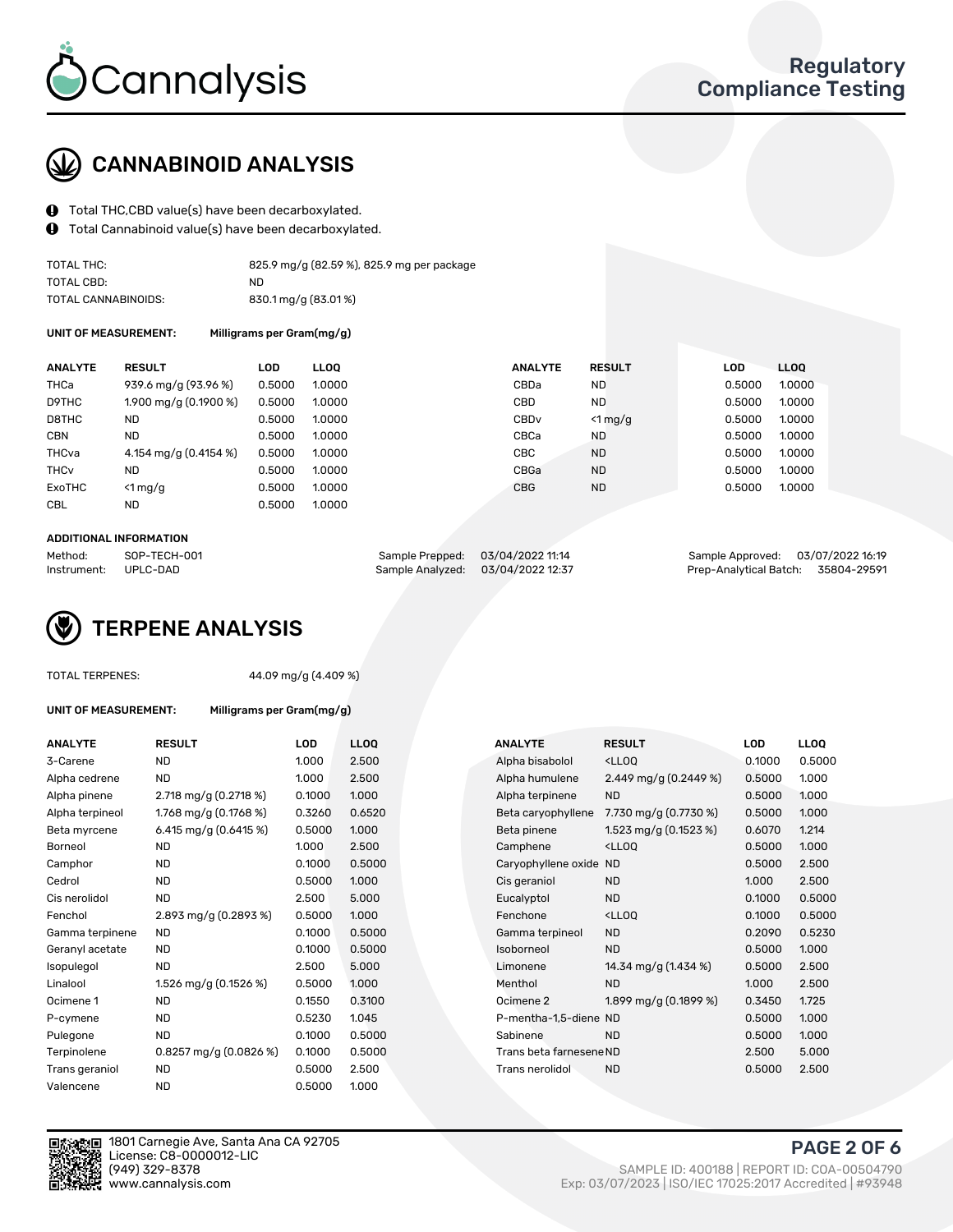

## Regulatory Compliance Testing

#### ADDITIONAL INFORMATION

Method: SOP-TECH-027 Sample Prepped: 03/04/2022 11:20 Sample Approved: 03/07/2022 13:12 Prep-Analytical Batch: 35799-29586



RESIDUAL PESTICIDE ANALYSIS PASS

UNIT OF MEASUREMENT: Micrograms per Gram(ug/g)

| <b>ANALYTE</b>    | <b>RESULT</b> | LOD    | LLOQ   | <b>ACTION LEVEL</b> |      | <b>ANALYTE</b>      | <b>RESULT</b> | LOD    | <b>LLOQ</b> | <b>ACTION LEVEL</b> |      |
|-------------------|---------------|--------|--------|---------------------|------|---------------------|---------------|--------|-------------|---------------------|------|
| Abamectin         | <b>ND</b>     | 0.0200 | 0.0400 | 0.1000              | Pass | Acephate            | <b>ND</b>     | 0.0200 | 0.0400      | 0.1000              | Pass |
| Acequinocyl       | <b>ND</b>     | 0.0200 | 0.0400 | 0.1000              | Pass | Acetamiprid         | <b>ND</b>     | 0.0200 | 0.0400      | 0.1000              | Pass |
| Aldicarb          | <b>ND</b>     | 0.0200 | 0.0400 | 0.0                 | Pass | Azoxystrobin        | <b>ND</b>     | 0.0200 | 0.0400      | 0.1000              | Pass |
| Bifenazate        | <b>ND</b>     | 0.0200 | 0.0400 | 0.1000              | Pass | <b>Bifenthrin</b>   | <b>ND</b>     | 0.0200 | 0.0400      | 3.000               | Pass |
| <b>Boscalid</b>   | <b>ND</b>     | 0.0200 | 0.0400 | 0.1000              | Pass | Carbaryl            | <b>ND</b>     | 0.0200 | 0.0400      | 0.5000              | Pass |
| Carbofuran        | <b>ND</b>     | 0.0200 | 0.0400 | 0.0                 | Pass | Chlorantraniliprole | <b>ND</b>     | 0.0200 | 0.0400      | 10.00               | Pass |
| Clofentezine      | <b>ND</b>     | 0.0200 | 0.0400 | 0.1000              | Pass | Coumaphos           | <b>ND</b>     | 0.0200 | 0.0400      | 0.0                 | Pass |
| Cyfluthrin        | <b>ND</b>     | 0.4000 | 1.000  | 2.000               | Pass | Cypermethrin        | <b>ND</b>     | 0.4000 | 1.000       | 1.000               | Pass |
| Daminozide        | <b>ND</b>     | 0.0200 | 0.0400 | 0.0                 | Pass | Diazinon            | <b>ND</b>     | 0.0200 | 0.0400      | 0.1000              | Pass |
| <b>Dichlorvos</b> | <b>ND</b>     | 0.0200 | 0.0400 | 0.0                 | Pass | Dimethoate          | <b>ND</b>     | 0.0200 | 0.0400      | 0.0                 | Pass |
| Dimethomorph      | <b>ND</b>     | 0.0200 | 0.0400 | 2.000               | Pass | <b>Ethoprophos</b>  | <b>ND</b>     | 0.0200 | 0.0400      | 0.0                 | Pass |
| Etofenprox        | <b>ND</b>     | 0.0200 | 0.0400 | 0.0                 | Pass | Etoxazole           | <b>ND</b>     | 0.0200 | 0.0400      | 0.1000              | Pass |
| Fenhexamid        | <b>ND</b>     | 0.0200 | 0.0400 | 0.1000              | Pass | Fenoxycarb          | <b>ND</b>     | 0.0200 | 0.0400      | 0.0                 | Pass |
| Fenpyroximate     | <b>ND</b>     | 0.0200 | 0.0400 | 0.1000              | Pass | Fipronil            | <b>ND</b>     | 0.0400 | 0.1000      | 0.0                 | Pass |
| Flonicamid        | <b>ND</b>     | 0.0200 | 0.0400 | 0.1000              | Pass | Fludioxonil         | <b>ND</b>     | 0.0200 | 0.0400      | 0.1000              | Pass |
| Hexythiazox       | <b>ND</b>     | 0.0200 | 0.0400 | 0.1000              | Pass | Imazalil            | <b>ND</b>     | 0.0200 | 0.0400      | 0.0                 | Pass |
| Imidacloprid      | <b>ND</b>     | 0.0200 | 0.0400 | 5.000               | Pass | Kresoxim methyl     | <b>ND</b>     | 0.0200 | 0.0400      | 0.1000              | Pass |
| Malathion         | <b>ND</b>     | 0.0200 | 0.0400 | 0.5000              | Pass | Metalaxyl           | <b>ND</b>     | 0.0200 | 0.0400      | 2.000               | Pass |
| Methiocarb        | <b>ND</b>     | 0.0200 | 0.0400 | 0.0                 | Pass | Methomyl            | <b>ND</b>     | 0.0200 | 0.0400      | 1.000               | Pass |
| Mevinphos         | <b>ND</b>     | 0.0200 | 0.0400 | 0.0                 | Pass | Myclobutanil        | <b>ND</b>     | 0.0200 | 0.0400      | 0.1000              | Pass |
| Naled             | <b>ND</b>     | 0.0200 | 0.0400 | 0.1000              | Pass | Oxamyl              | <b>ND</b>     | 0.0200 | 0.0400      | 0.5000              | Pass |
| Paclobutrazol     | <b>ND</b>     | 0.0200 | 0.0400 | 0.0                 | Pass | Permethrins         | <b>ND</b>     | 0.0400 | 0.1000      | 0.5000              | Pass |
| Phosmet           | <b>ND</b>     | 0.0200 | 0.0400 | 0.1000              | Pass | Piperonyl butoxide  | <b>ND</b>     | 0.0200 | 0.0400      | 3.000               | Pass |
| Prallethrin       | <b>ND</b>     | 0.0200 | 0.0400 | 0.1000              | Pass | Propiconazole       | <b>ND</b>     | 0.0200 | 0.0400      | 0.1000              | Pass |
| Propoxur          | <b>ND</b>     | 0.0200 | 0.0400 | 0.0                 | Pass | Pyrethrins          | <b>ND</b>     | 0.0200 | 0.0400      | 0.5000              | Pass |
| Pyridaben         | <b>ND</b>     | 0.0200 | 0.0400 | 0.1000              | Pass | Spinetoram          | <b>ND</b>     | 0.0200 | 0.0400      | 0.1000              | Pass |
| Spinosad          | <b>ND</b>     | 0.0300 | 0.0700 | 0.1000              | Pass | Spiromesifen        | <b>ND</b>     | 0.0200 | 0.0400      | 0.1000              | Pass |
| Spirotetramat     | <b>ND</b>     | 0.0200 | 0.0400 | 0.1000              | Pass | Spiroxamine         | <b>ND</b>     | 0.0200 | 0.0400      | 0.0                 | Pass |
| Tebuconazole      | <b>ND</b>     | 0.0200 | 0.0400 | 0.1000              | Pass | Thiacloprid         | <b>ND</b>     | 0.0200 | 0.0400      | 0.0                 | Pass |
| Thiamethoxam      | <b>ND</b>     | 0.0200 | 0.0400 | 5.000               | Pass | Trifloxystrobin     | <b>ND</b>     | 0.0200 | 0.0400      | 0.1000              | Pass |

## ADDITIONAL INFORMATION

Method: SOP-TECH-002 Sample Prepped: 03/04/2022 11:20 Sample Approved: 03/07/2022 14:12 Prep-Analytical Batch: 35800-29593

PAGE 3 OF 6

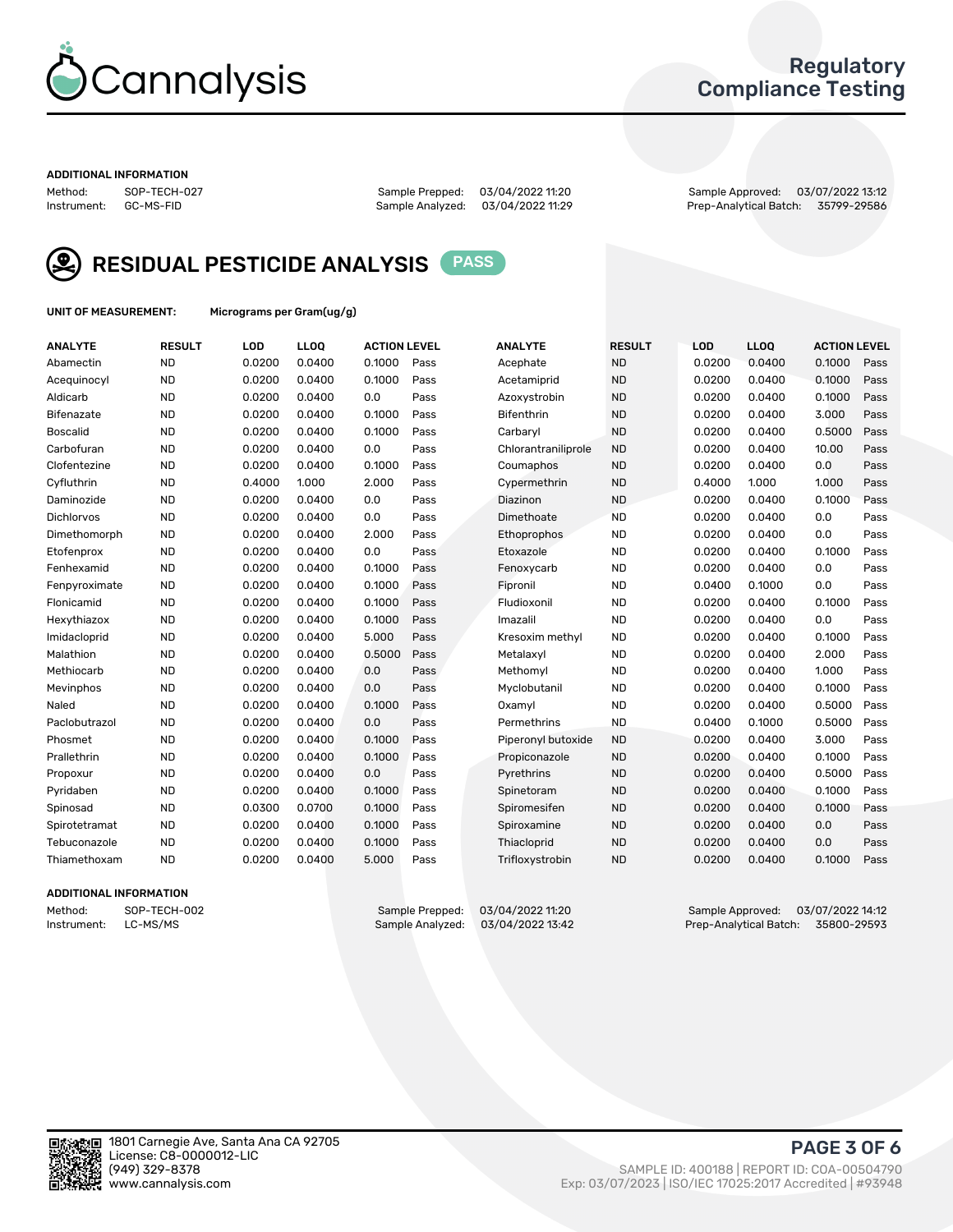

## RESIDUAL PESTICIDE GC ANALYSIS PASS

| UNIT OF MEASUREMENT: |                        |        | Micrograms per Gram(ug/g) |                     |                  |                  |               |            |                        |                     |      |  |  |  |
|----------------------|------------------------|--------|---------------------------|---------------------|------------------|------------------|---------------|------------|------------------------|---------------------|------|--|--|--|
| <b>ANALYTE</b>       | <b>RESULT</b>          | LOD    | <b>LLOO</b>               | <b>ACTION LEVEL</b> |                  | <b>ANALYTE</b>   | <b>RESULT</b> | <b>LOD</b> | <b>LLOO</b>            | <b>ACTION LEVEL</b> |      |  |  |  |
| Captan               | <b>ND</b>              | 0.1000 | 0.2000                    | 0.7000              | Pass             | Chlordane        | <b>ND</b>     | 0.0109     | 0.0136                 | 0.0                 | Pass |  |  |  |
| Methyl parathion     | <b>ND</b>              | 0.0400 | 0.1000                    | 0.0                 | Pass             | <b>PCNB</b>      | <b>ND</b>     | 0.0200     | 0.0400                 | 0.1000              | Pass |  |  |  |
| Chlorfenapyr         | <b>ND</b>              | 0.0800 | 0.1000                    | 0.0                 | Pass             | Chlorpyrifos     | <b>ND</b>     | 0.0800     | 0.1000                 | 0.0                 | Pass |  |  |  |
|                      | ADDITIONAL INFORMATION |        |                           |                     |                  |                  |               |            |                        |                     |      |  |  |  |
| Method:              | SOP-TECH-010           |        |                           |                     | Sample Prepped:  | 03/04/2022 11:21 |               |            | Sample Approved:       | 03/07/2022 11:03    |      |  |  |  |
| Instrument:          | GC-MS/MS               |        |                           |                     | Sample Analyzed: | 03/04/2022 13:43 |               |            | Prep-Analytical Batch: | 35802-29594         |      |  |  |  |

## RESIDUAL SOLVENT ANALYSIS PASS

UNIT OF MEASUREMENT: Micrograms per Gram(ug/g)

| <b>ANALYTE</b>       | <b>RESULT</b> | <b>LOD</b> | <b>LLOO</b> | <b>ACTION LEVEL</b> |      | <b>ANALYTE</b>           | <b>RESULT</b>                                                               | LOD    | <b>LLOO</b> | <b>ACTION LEVEL</b> |      |
|----------------------|---------------|------------|-------------|---------------------|------|--------------------------|-----------------------------------------------------------------------------|--------|-------------|---------------------|------|
| Acetone              | <b>ND</b>     | 50.00      | 100.0       | 5000                | Pass | Acetonitrile             | <b>ND</b>                                                                   | 50.00  | 100.0       | 410.0               | Pass |
| Benzene              | <b>ND</b>     | 0.5000     | 1.000       | 1.000               | Pass | <b>Butane</b>            | <lloo< td=""><td>50.00</td><td>100.0</td><td>5000</td><td>Pass</td></lloo<> | 50.00  | 100.0       | 5000                | Pass |
| Chloroform           | <b>ND</b>     | 0.5000     | 1.000       | 1.000               | Pass | Ethanol                  | <b>ND</b>                                                                   | 50.00  | 100.0       | 5000                | Pass |
| <b>Ethyl Acetate</b> | <b>ND</b>     | 50.00      | 100.0       | 5000                | Pass | <b>Ethyl Ether</b>       | <b>ND</b>                                                                   | 50.00  | 100.0       | 5000                | Pass |
| Ethylene oxide       | <b>ND</b>     | 0.5000     | 1.000       | 1.000               | Pass | Heptane                  | <b>ND</b>                                                                   | 50.00  | 100.0       | 5000                | Pass |
| Hexane               | <b>ND</b>     | 50.00      | 100.0       | 290.0               | Pass | <b>Isopropyl Alcohol</b> | <b>ND</b>                                                                   | 50.00  | 100.0       | 5000                | Pass |
| Methanol             | <b>ND</b>     | 50.00      | 100.0       | 3000                | Pass | Methylene chloride       | <b>ND</b>                                                                   | 0.5000 | 1.000       | 1.000               | Pass |
| Pentane              | <b>ND</b>     | 50.00      | 100.0       | 5000                | Pass | Propane                  | <b>ND</b>                                                                   | 50.00  | 200.0       | 5000                | Pass |
| Toluene              | <b>ND</b>     | 50.00      | 100.0       | 890.0               | Pass | Xvlenes                  | <b>ND</b>                                                                   | 50.08  | 100.0       | 2170                | Pass |
| Trichloroethylene    | <b>ND</b>     | 0.5000     | 1.000       | 1.000               | Pass | 1.2-Dichloroethane       | <b>ND</b>                                                                   | 0.5000 | 1.000       | 1.000               | Pass |

### ADDITIONAL INFORMATION

Method: SOP-TECH-021 Sample Prepped: 03/04/2022 11:21 Sample Approved: 03/07/2022 14:25<br>Instrument: HS-GC-MS/FID Sample Analyzed: 03/04/2022 16:06 Prep-Analytical Batch: 35803-29599

Prep-Analytical Batch: 35803-29599



UNIT OF MEASUREMENT: Cycle Threshold (Ct)

| <b>ANALYTE</b>                        | <b>RESULT</b>          | LOD   | <b>LLOO</b> |                  | <b>ACTION LEVEL</b> | <b>ANALYTE</b> | <b>RESULT</b> | <b>LOD</b>                           | <b>LLOO</b> |             | <b>ACTION LEVEL</b> |
|---------------------------------------|------------------------|-------|-------------|------------------|---------------------|----------------|---------------|--------------------------------------|-------------|-------------|---------------------|
| A.fumigatus                           | <b>ND</b>              | 33.00 | 0.0         | 0.0              | Pass                | A. flavus      | <b>ND</b>     | 33.00                                | 0.0         | 0.0         | Pass                |
| A. niger                              | <b>ND</b>              | 33.00 | 0.0         | 0.0              | Pass                | A. terreus     | <b>ND</b>     | 33.00                                | 0.0         | 0.0         | Pass                |
| <b>STEC</b>                           | <b>ND</b>              | 33.00 | 0.0         | 0.0              | Pass                | Salmonella spp | <b>ND</b>     | 33.00                                | 0.0         | 0.0         | Pass                |
|                                       | ADDITIONAL INFORMATION |       |             |                  |                     |                |               |                                      |             |             |                     |
| SOP-TECH-016, SOP-TECH-022<br>Method: |                        |       |             | Sample Prepped:  | 03/07/2022 07:32    |                |               | 03/07/2022 14:10<br>Sample Approved: |             |             |                     |
| aPCR<br>Instrument:                   |                        |       |             | Sample Analyzed: | 03/07/2022 07:36    |                |               | Prep-Analytical Batch:               |             | 35810-29600 |                     |

yΠ

PAGE 4 OF 6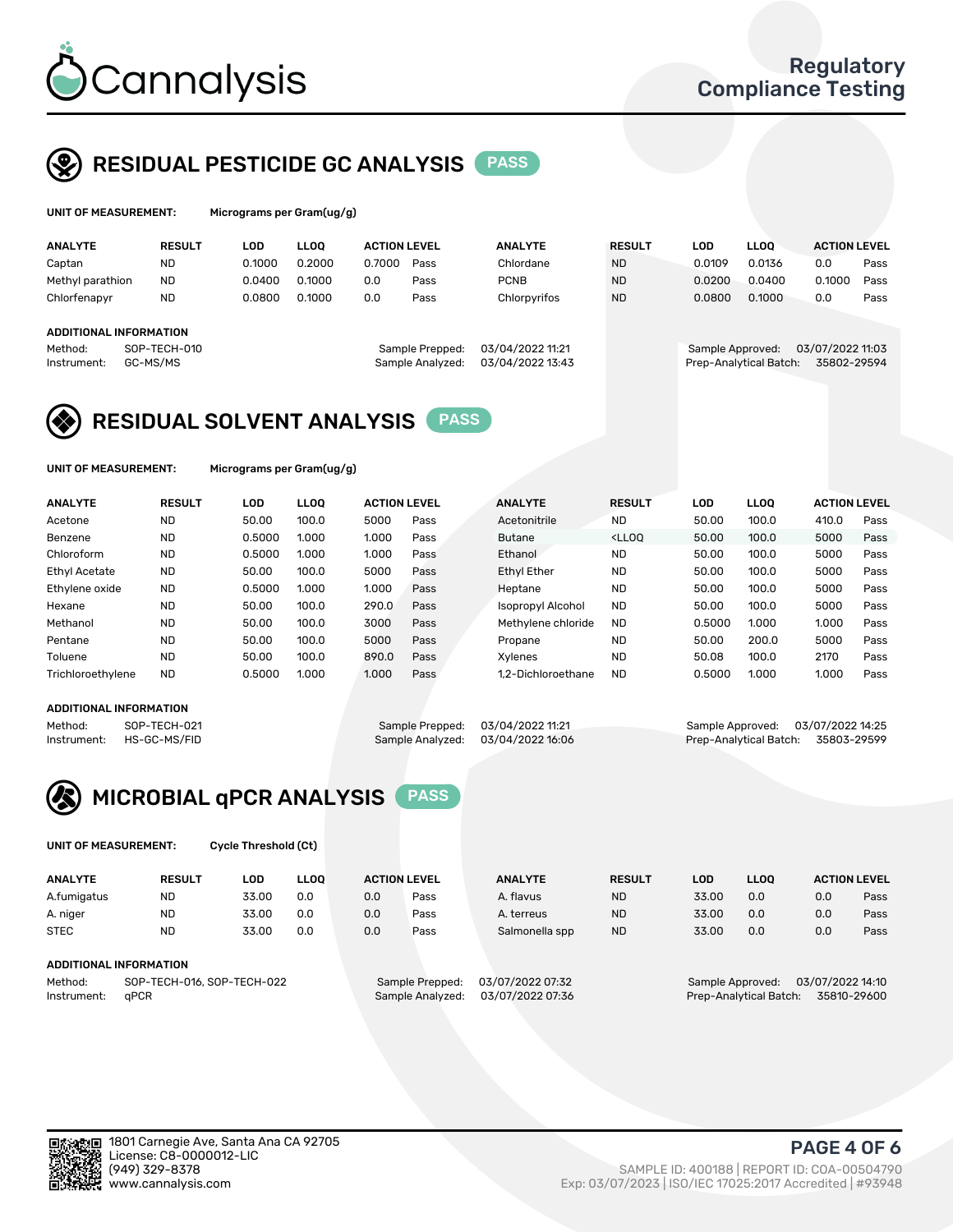



| UNIT OF MEASUREMENT:   |                               | Micrograms per Gram(ug/g) |             |                     |                                     |                                      |               |                  |                        |                                 |      |
|------------------------|-------------------------------|---------------------------|-------------|---------------------|-------------------------------------|--------------------------------------|---------------|------------------|------------------------|---------------------------------|------|
| <b>ANALYTE</b>         | <b>RESULT</b>                 | LOD                       | <b>LLOO</b> | <b>ACTION LEVEL</b> |                                     | <b>ANALYTE</b>                       | <b>RESULT</b> | LOD.             | <b>LLOO</b>            | <b>ACTION LEVEL</b>             |      |
| Arsenic                | <b>ND</b>                     | 0.0120                    | 0.1000      | 0.2000              | Pass                                | Cadmium                              | <b>ND</b>     | 0.0072           | 0.0500                 | 0.2000                          | Pass |
| Lead                   | <b>ND</b>                     | 0.0068                    | 0.0500      | 0.5000              | Pass                                | Mercury                              | <b>ND</b>     | 0.0060           | 0.0500                 | 0.1000                          | Pass |
|                        | <b>ADDITIONAL INFORMATION</b> |                           |             |                     |                                     |                                      |               |                  |                        |                                 |      |
| Method:<br>Instrument: | SOP-TECH-013<br>ICP-MS        |                           |             |                     | Sample Prepped:<br>Sample Analyzed: | 03/07/2022 12:52<br>03/07/2022 13:06 |               | Sample Approved: | Prep-Analytical Batch: | 03/07/2022 18:26<br>35816-29608 |      |
| (楽)                    | <b>MYCOTOXINS ANALYSIS</b>    |                           |             | <b>PASS</b>         |                                     |                                      |               |                  |                        |                                 |      |



UNIT OF MEASUREMENT: Micrograms per Kilogram(ug/kg)

| <b>ANALYTE</b>          | <b>RESULT</b> | LOD   | <b>LLOO</b> | <b>ACTION LEVEL</b> |      | <b>ANALYTE</b> | <b>RESULT</b> | LOD.  | <b>LLOO</b> | <b>ACTION LEVEL</b> |      |
|-------------------------|---------------|-------|-------------|---------------------|------|----------------|---------------|-------|-------------|---------------------|------|
| Aflatoxin B1            | <b>ND</b>     | 1.000 | 2.000       |                     | N/A  | Aflatoxin B2   | <b>ND</b>     | 2.000 | 5.000       |                     | N/A  |
| Aflatoxin G1            | <b>ND</b>     | 2.000 | 5.000       |                     | N/A  | Aflatoxin G2   | <b>ND</b>     | 2.000 | 5.000       |                     | N/A  |
| <b>Total Aflatoxins</b> | <b>ND</b>     | 10.00 | 14.00       | 20.00               | Pass | Ochratoxin A   | <b>ND</b>     | 1.000 | 2.000       | 20.00               | Pass |
|                         |               |       |             |                     |      |                |               |       |             |                     |      |
| ADDITIONAL INFORMATION  |               |       |             |                     |      |                |               |       |             |                     |      |

#### ADDITIONAL INFORMATION

Method: SOP-TECH-020 Sample Prepped: 03/04/2022 14:47 Sample Approved: 03/07/2022 13:23 Instrument: LC-MS/MS Sample Analyzed: 03/04/2022 14:48 Prep-Analytical Batch: 35801-29595

# FILTH & FOREIGN MATERIAL ANALYSIS PASS

UNIT OF MEASUREMENT: Filth and Foreign Matter (%, #/3g)

| <b>ANALYTE</b>                                              | <b>RESULT</b> | LOD | <b>LLOO</b> | <b>ACTION LEVEL</b> |                                     | <b>ANALYTE</b>                       | <b>RESULT</b>                                                                 | LOD | LLOO | <b>ACTION LEVEL</b> |      |
|-------------------------------------------------------------|---------------|-----|-------------|---------------------|-------------------------------------|--------------------------------------|-------------------------------------------------------------------------------|-----|------|---------------------|------|
| IF RH ME                                                    | <b>ND</b>     | 0.0 | 0.0         | 1.000               | Pass                                | <b>IFM</b>                           | <b>ND</b>                                                                     | 0.0 | 0.0  | 25.00               | Pass |
| Mold                                                        | <b>ND</b>     | 0.0 | 0.0         | 25.00               | Pass                                | <b>SSCD</b>                          | <b>ND</b>                                                                     | 0.0 | 0.0  | 25.00               | Pass |
| ADDITIONAL INFORMATION                                      |               |     |             |                     |                                     |                                      |                                                                               |     |      |                     |      |
| Method:<br>SOP-TECH-009<br>Instrument:<br>Visual Inspection |               |     |             |                     | Sample Prepped:<br>Sample Analyzed: | 03/04/2022 12:17<br>03/04/2022 12:17 | 03/04/2022 12:31<br>Sample Approved:<br>Prep-Analytical Batch:<br>35805-29590 |     |      |                     |      |



PAGE 5 OF 6